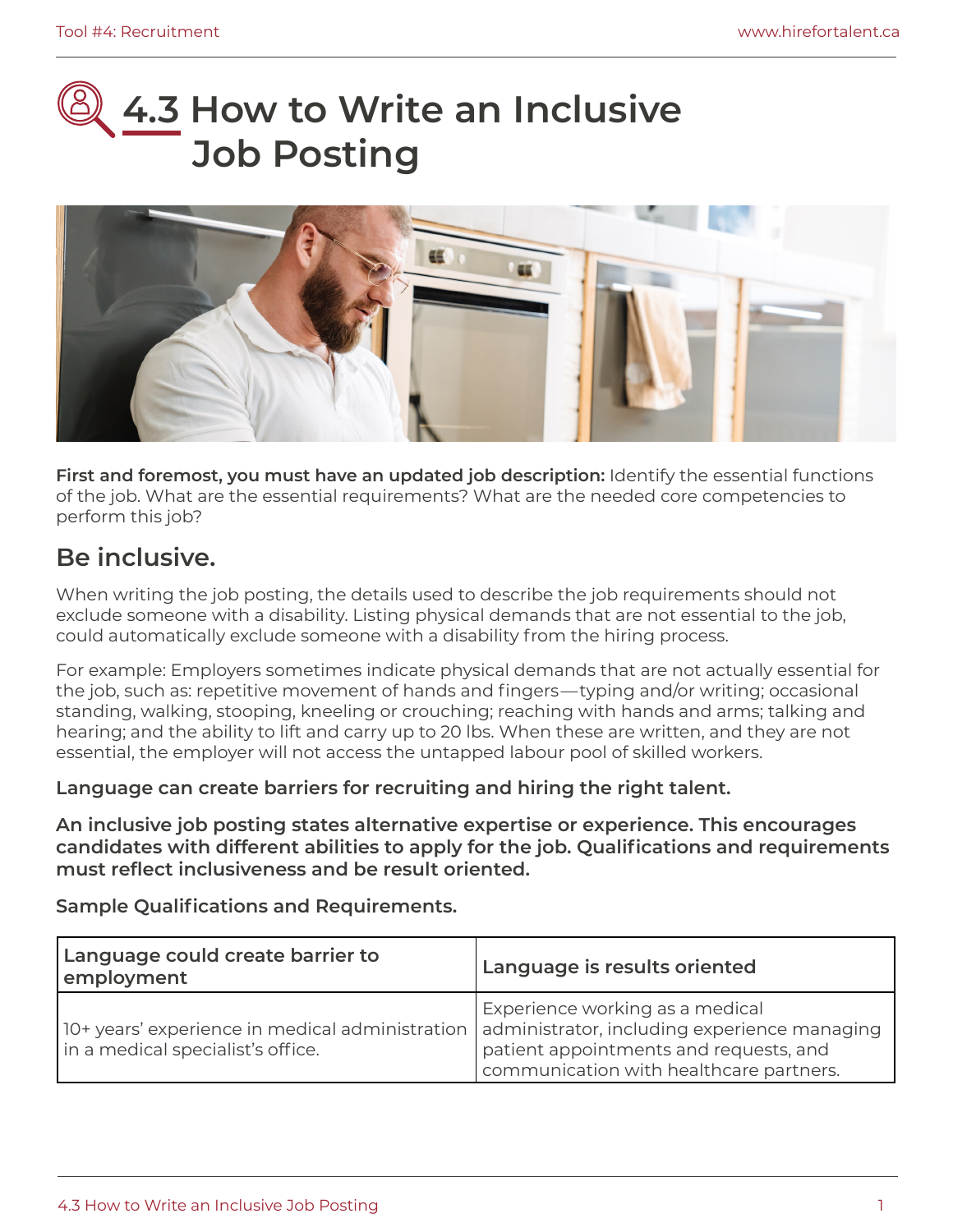| Valid driver's license required.          | The ability to travel and provide own<br>transportation.                                           |
|-------------------------------------------|----------------------------------------------------------------------------------------------------|
| Three years' experience as a tax auditor. | Experience in tax auditing involving a variety of<br>industries, including several complex audits. |

### **Use plain language.**

Keep things simple and to the point; lay out information as clearly as possible. Call on your local service provider to get a professional opinion to ensure requested qualifications are not discriminatory.

For example: State clearly and simply the conditions of employment, including any potential flexibility regarding work hours. Clearly indicate whether the position is full time, part time, casual or contractual. Mention salary and benefits as appropriate.

#### **Show where you stand.**

Include a statement about your company's commitment to equal employment opportunity.

For example: Our company values the diversity of the people it hires and serves. Diversity at our company means fostering a workplace in which individual differences are recognized, appreciated, respected and responded to in ways that fully develop and utilize each person's talents and strengths.

## **Provide contact details.**

Provide details of a contact person who is able to answer questions about the essential job requirements. The contact person should also be aware of the company's diversity and inclusion policy.

For example: For more information about our **Canadian Workplace Diversity Initiative, including disability accommodation**, please contact *careerinquiries@ourCompany.com* or call **(123) 456- 7890.** 

### **Be accessible.**

Ensure your inclusive job offer is distributed in various formats, so that it can reach as many candidates as possible, including the untapped pool of skilled workers.

For example: Alternative formats include HTML and Microsoft Word, large print, text transcripts of visual information, and accessible electronic formats compatible with screen readers.

### **Be easy to reach.**

Provide several different ways to receive candidates' applications.

For example: Accept applications by email, fax, teletype writer (TTY), video relay service (VRS), regular mail, or by inviting candidates to submit applications online via your company's accessible website.